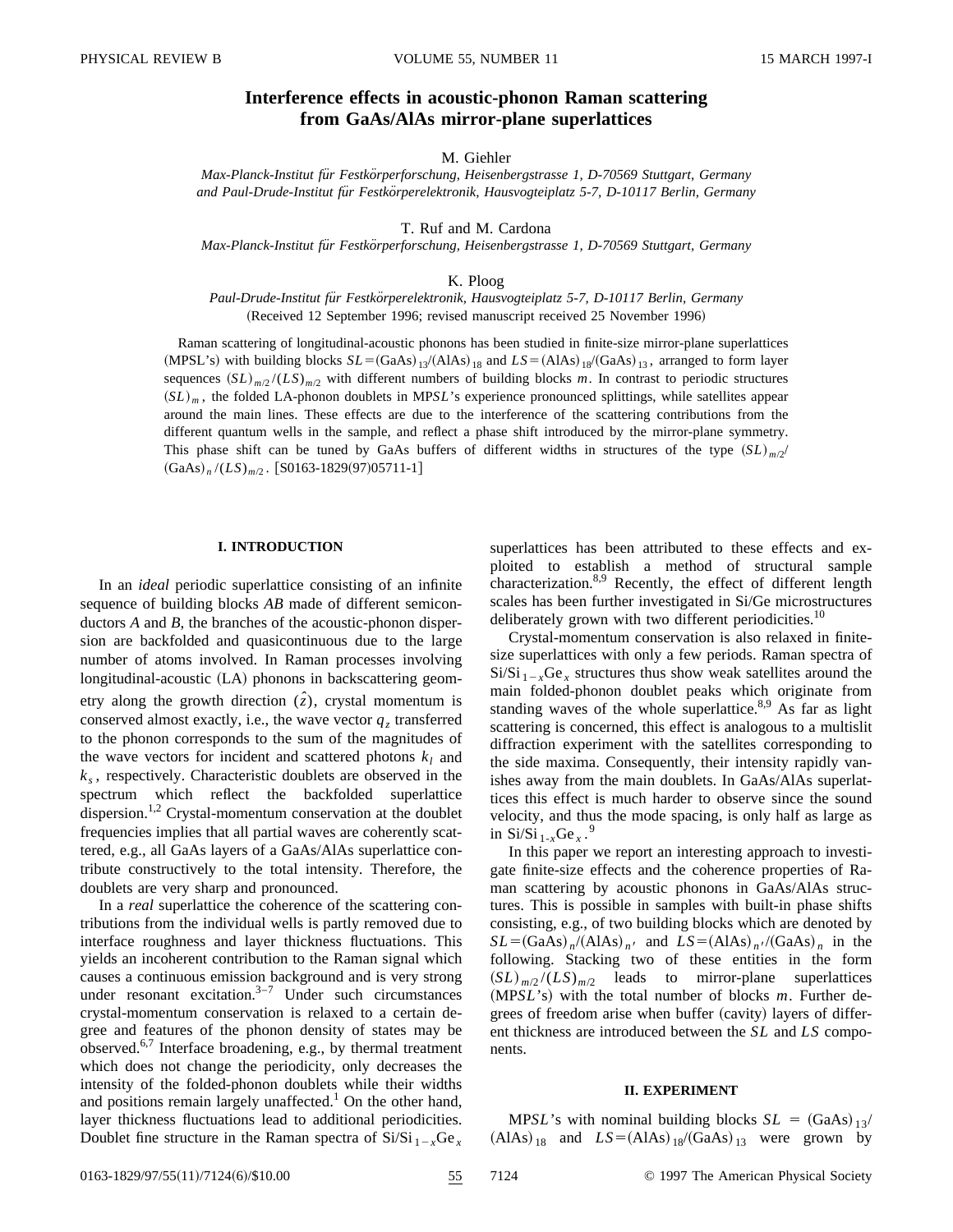

FIG. 1. LA-phonon Raman spectra of  $(SL)_{m/2} / (LS)_{m/2}$  MP*SL*'s with  $m=10$ , 20, and 40 compared with that of the ideal finite-size structure  $(SL)_{20}$ . The building blocks are *SL*  $=$  (GaAs)  $_{13}$ /(AlAs)  $_{18}$  and  $LS = (AIAs)_{18}$ /(GaAs)  $_{13}$  (in ML), respectively. Minor lines are marked by vertical bars.

molecular-beam epitaxy on [001]-oriented GaAs substrates. The relative layer thicknesses were chosen to obtain a closeto-maximum first-zone-edge dispersion gap around 10  $cm^{-1}$  which is easily accessible with most Raman spectrometers.2 High-resolution x-ray-diffraction measurements yield actual layer thicknesses of  $d_{\text{GaAs}}$ =13.55 ML and  $d_{AIAs}$ =17.65 ML, with a variation from sample to sample better than  $\pm 0.25$  ML. We investigated  $(SL)_{m/2} / (LS)_{m/2}$ samples with  $m=10, 20,$  and 40 as well as a reference specimen  $(SL)_{20}$ . Measurements on MP*SL*'s containing buffers were done on  $(SL)_{10}/(GaAs)_{n}/(LS)_{10}$  structures with  $n=9$ , 18, 36, and 45. Raman spectra were recorded with the samples at room temperature using a Spex 1404 double monochromator with a cooled GaAs photomultiplier and conventional single-photon-counting electronics. The spectral resolution, as determined from measurements of the laser line, was set to about  $0.4 \text{ cm}^{-1}$ . The spectra were excited with the 457.9-nm line of an Ar-ion laser using an average power of 250 mW focused to a point about 50  $\mu$ m diameter. Care was taken to avoid effects due to sample heating. The experiments were performed in near-backscattering geometry. We used parallel polarizations of exciting and detected light along the  $|001|$  axis.

#### **III. RESULTS AND DISCUSSION**

## **A. Interference effects in MP***SL***'s**

Figure 1 shows Raman spectra of three MP*SL*'s and the  $(SL)_{20}$  reference sample in the frequency range of the first LA-phonon doublet. For the reference sample the crystalmomentum transfer  $q_z = k_l + k_s = 4 \pi n/\lambda$  is about 0.3  $\pi/d_0$ , where *n* is the average refractive index and  $d_0 = 31$  ML is the superlattice period. One therefore observes a folded-phonon doublet close to the center of the superlattice Brillouin zone whose components are denoted by  $\omega_{1\pm}$ . The spectra of the MP*SL*'s display pronounced splittings of the doublet lines. These splittings increase with decreasing total length of the *SL* and *LS* building blocks. Furthermore, additional minor lines (marked by vertical bars) with characteristic separations appear.

In the following we present a theoretical model for acoustic-phonon Raman scattering in finite-size MP*SL*'s, and compare it with the experimental results. Assuming photoelastic scattering the Raman intensity is proportional to $1,11$ 

$$
I(\omega_{q_z}) \sim \frac{1}{\omega_{q_z}} \left[ n(\omega_{q_z}) + \frac{1}{2} \pm \frac{1}{2} \right] \left| \int dz \ e^{i(k_1 + k_s)z} p(z) \frac{\partial u(z)}{\partial z} \right|^2.
$$
\n(3.1)

The integration over exponentials for an infinite superlattice leads to crystal-momentum conservation, and doublet peaks are observed at wave vectors  $q_z = k_l + k_s$ . In Eq. (3.1)  $p(z)$  is the spatially varying photoelastic constant,  $u(z)$  the phonon displacement, and  $n(\omega_{q_z})$  the Bose-Einstein statistical factor. The plus and minus signs hold for Stokes and anti-Stokes scattering, respectively. The derivative  $\partial u(z)/\partial z$  is the  $\epsilon_{zz}$ component of the strain caused by a LA phonon propagating along *z ˆ*. We further assume that the light propagates in the MP*SL* like in a homogeneous medium.

From the observation of equidistant minor lines in the spectra of the MP*SL*'s shown in Fig. 1, we conclude that the relevant  $u(z)$  are standing waves of the whole structure along the growth direction. We thus take

$$
u(z) = \cos(q_z z), \quad q_z = \pi l/D,
$$
  

$$
\omega_{q_z} = |q_z| v_{ac} \quad (l = \pm 1, \pm 2, \pm 3, ...).
$$
 (3.2)

The total length of the MP*SL* is  $D = m(d_{\text{GaAs}} + d_{\text{AlAs}})$ . The average sound velocity in the MP*SL* is approximated by that of an ideal superlattice, i.e.,  $v_{ac} = (d_{\text{GaAs}}v_{\text{GaAs}})$  $+ d_{\text{AlAs}} v_{\text{AlAs}} / (d_{\text{GaAs}} + d_{\text{AlAs}})$ ,  $v_{\text{GaAs}}$  and  $v_{\text{AlAs}}$  being the velocities of LA phonons in the two constituent materials.<sup>1,11</sup> The integration in Eq.  $(3.1)$  has to be carried out over the MP*SL*. In Eq. (3.2) we have assumed that the strain vanishes at both ends of the MP*SL*. We also use a linear dispersion which is valid in the superlattice Brillouin zone away from the edges where gaps occur. For the specific relative layer thickness chosen here, this approximation holds even at the zone center since the dispersion gaps there almost vanish.<sup>2</sup> The assumption of slablike LA phonons localized within the MP*SL* is somewhat artificial. We therefore also consider mode penetration into the underlying GaAs. For thick substrates the phonon wave vector then becomes quasicontinuous, i.e.,  $q_z$  and  $\omega_{q_z}$  in Eq. (3.2) can take arbitrary values.

In order to obtain a better understanding of the interference effects we have integrated Eq.  $(3.1)$  analytically using Eq. (3.2). By taking  $d_{\text{GaAs}} = d_{\text{AlAs}} = d/2$ , where  $d = d_{\text{GaAs}}$  $+d_{\text{AlAs}}$ , we avoid tedious summations over different exponentials and a loss of physical insight. However, this does not affect the mirror-plane symmetry of the system and the interference effects. With this approximation we obtain the following equation for the Raman intensity of a  $(SL)_{m/2}$ / $(LS)_{m/2}$  structure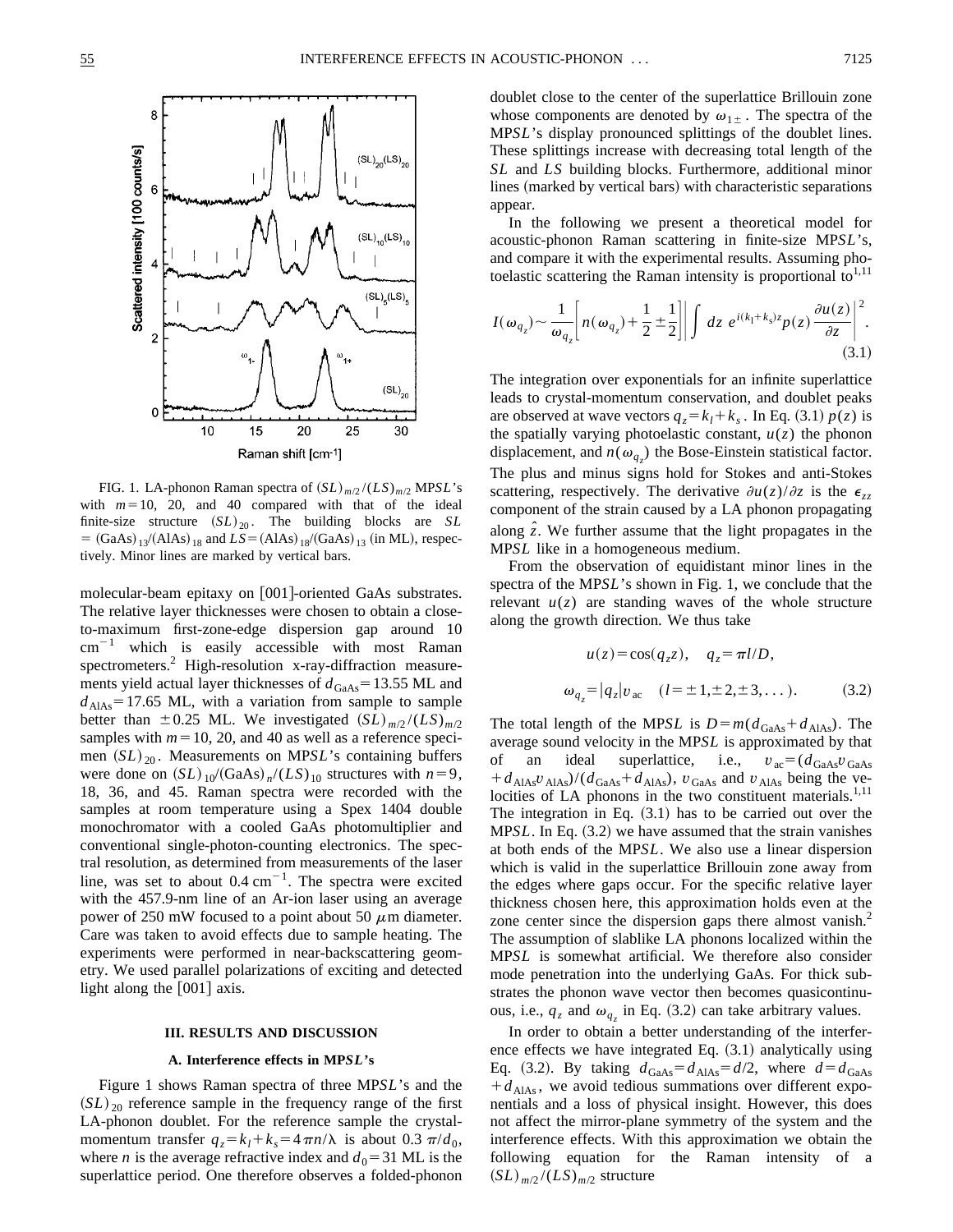

FIG. 2. Calculated Raman spectrum around the lower-energy folded-phonon doublet  $\omega_{1}$  in a  $(SL)_{10} / (LS)_{10}$  structure (building blocks as in Fig. 1). Solid line: total intensity  $[Eq. (3.3)]$ ; dashed, dash-double dotted, and dotted lines indicate the squared magnitudes of the contributions from Eqs.  $(3.4)$ ,  $(3.5)$ , and  $(3.6)$ , respectively. Due to interference effects the  $\omega_1$  line is split in two lines separated by  $\Delta_{MPSL}$ . The various contributions are normalized differently. The frequencies of the discrete eigenmodes of the whole structure according to Eq.  $(3.2)$  are given by the vertical bars. See text for details.

$$
I(\omega_{q_z}) \sim |A(k+q_z)B(k+q_z)C(k+q_z)
$$
  
+
$$
+A(k-q_z)B(k-q_z)C(k-q_z)|^2,
$$
 (3.3)

with

$$
A(k \pm q_z) = q_z \sum_{r=1}^{m/2} \frac{e^{i(k \pm q_z)rd}}{k \pm q_z},
$$
 (3.4)

$$
B(k \pm q_z) = e^{-i(k \pm q_z)(d/2)} - 1,\tag{3.5}
$$

$$
C(k \pm q_z) = \pm (p_{\text{GaAs}} - p_{\text{AlAs}}) [1 - e^{i(k \pm q_z)(m/2)d}], \tag{3.6}
$$

and  $k = k_l + k_s = 4 \pi n / \lambda$ . Due to the small phonon energies involved  $k_l + k_s$  can be approximated by  $2k_l$ . A fixed value of *k* is thus determined by the exciting laser wavelength used in an experiment. The values of  $q<sub>z</sub>$  are determined by Eq. (3.2) and the phonon energy where  $I(\omega_{q_z})$  is evaluated. Figure 2 displays the Raman spectrum calculated according to Eq.  $(3.3)$  (solid line) and the squared magnitudes of the three individual terms of Eqs.  $(3.4)$ – $(3.6)$  (dashed, dashed-double dotted, and dotted lines, respectively) for a  $(SL)_{10}/(LS)_{10}$ structure. For clarity we only consider effects on the lowerenergy component  $\omega_{1-}$  of the folded-phonon doublet in the following, i.e., terms depending on  $k - q_z$  in Eq. (3.3) are neglected. The spectra were computed with  $v_{\text{GaAs}} = 4.71$  $\times 10^5$  cm/s,  $v_{AIAs} = 5.65 \times 10^5$  cm/s,<sup>11</sup>  $p_{GaAs} = 40.7 + 199.1i$ , and  $p_{\text{AlAs}} = 28.3$ <sup>12</sup> For the average refractive index we used  $n=3.9$  for 458 nm excitation.<sup>13</sup> For the building block thickness we took  $d=31.4$  ML. The vertical bars in Fig. 2 denote the frequencies of the standing waves according to Eq.  $(3.2)$ for a superlattice or MP*SL* with 20 building blocks.

Equation  $(3.4)$  (the dashed line in Fig. 2) represents the conservation of crystal momentum which is exact for  $m \rightarrow \infty$ . However, due to the finite size of the structure we do not obtain a  $\delta$ -like peak for the low-frequency doublet component  $\omega_{1}$  but a maximum with nonvanishing width and several side peaks. As can be seen by a comparison of the dashed line with the vertical bars in Fig. 2, the scattering intensity of a folded-phonon doublet peak does not arise only from one model, but from several modes. For the average frequency of the folded-phonon doublets  $\omega_s = (\omega_{s+1})$  $+\omega_{s-}$ )/2 (corresponding to  $k=0$ ) we directly obtain, using Eq. (3.4), the well-known relation  $\omega_s = 2 s \omega_{\text{Bragg1}}$ , where  $\omega_{\text{Bragg1}}=v_{\text{ac}}\pi/d$ , and  $s=0,1,2...$  is the index of the zonecenter doublet. The frequency splitting of the doublet lines (for  $k\neq 0$ ) is  $\Delta_{\pm} = \pm (q_z d/\pi) \omega_{\text{Bragg1}}$ , hence the doublet frequencies of the ideal structure, are  $\omega_{s+} = \omega_s + \Delta_+$ . For the mode index  $l_s$  of the standing sound wave at the average doublet frequency  $\omega_s$  Eq. (3.4) gives  $l_s = 2 s m$ . For the  $(SL)_{10} / (LS)_{10}$  structure, we obtain  $\omega_1 = 19.7 \text{ cm}^{-1}$ ,  $l_1$ =40, and  $\Delta_{\pm}$  =  $\pm$  3 cm<sup>-1</sup>. For a periodic (*SL*)<sub>*m*</sub> structure Eq.  $(3.4)$  has the same form except that the summation extends up to *m*. Therefore, the doublet frequencies are the same for a  $(SL)_{m/2} / (LS)_{m/2}$  MP*SL* and a  $(SL)_{m}$  superlattice. However, as we shall discuss below, interference effects lead to a frequency separation between minor lines with nonvanishing Raman intensity in the MP*SL* which is twice as large as in a superlattice with identical total thickness.

The contribution of Eq.  $(3.5)$  to the doublet intensities is a slowly varying function of frequency as shown by the dashed-double dotted line in Fig. 2. Equation  $(3.5)$  has the same form for MP*SL*'s and *SL*'s. It is responsible for the vanishing intensity of the even-*s* folded-phonon doublets in samples where  $d_{\text{GalAs}} \simeq d_{\text{AlAs}}$ . 2

The first term of Eq.  $(3.6)$  is the same for  $SL$ 's and MP*SL*'s. Due to its presence the contribution of all GaAs wells to the scattered field is partly compensated for the contributions of all AlAs wells, and scattering arises only from the modulation of the photoelastic constants. For a homogeneous material the folded-phonon doublets thus disappear. The second term in Eq.  $(3.6)$  describes the interference effect of the scattered field from the  $(LS)_{m/2}$  unit with that of the  $(SL)_{m/2}$  building block. It has a strongly oscillatory behavior  $(see the dotted lines in Fig. 2).$  The most dramatic consequence of this term is the vanishing intensity of the foldedphonon doublet component at  $\omega_{1-}$  and its splitting into two phonon doublet component at  $\omega_{1-}$  and its splitting into two separate lines. At  $k=0$  we obtain  $\omega_{\bar{s}} = (4\bar{s}/m)\omega_{\text{Bragg1}}$  for the separate lines. At  $k=0$  we obtain  $\omega_{\bar{s}} = (4s/m) \omega_{\text{Bragg1}}$  for the frequencies where Eq. (3.6) becomes zero ( $\bar{s} = 0,1,2...$  is the index of the minimum). The comparison with Eq.  $(3.2)$ the index of the minimum). The comparison with Eq.  $(3.2)$ <br>yields  $l = 4\bar{s}$ . This means that the intensity of every fourth standing wave in a MP*SL* is suppressed by interference effects due to the mirror-plane symmetry. The frequencies of these modes are indicated by the longer vertical bars in Fig. 2. For  $k\neq 0$  the minima of Eq.  $(3.6)$  shift by  $\Delta_{\pm} = \pm (q_z d/\pi) \omega_{\text{Bragg1}}$ , i.e., by the same amount as the doublet lines. Therefore,  $Eq. (3.6)$  becomes zero at the frequencies of the doublet lines  $\omega_s + \Delta_{\pm}$ , independent of the value of *k* transferred in the scattering process. At the foldedphonon doublets the contribution of the  $(SL)_{m/2}$  building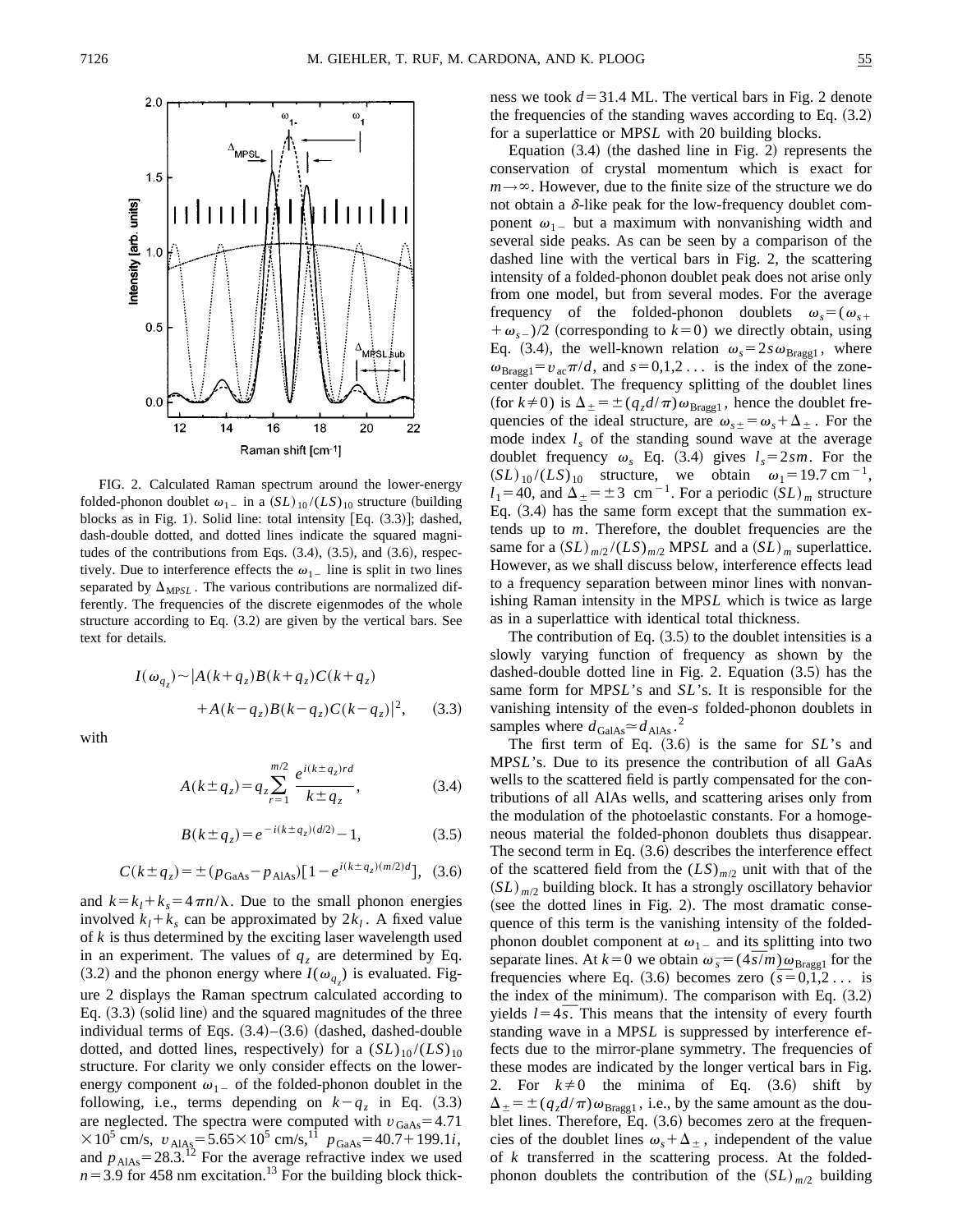block is thus completely canceled by the contribution of the  $(LS)_{m/2}$  unit, i.e., the coherent contributions to the Raman signal of both building blocks in a MP*SL* have the same magnitude but a phase shift of  $\pi$ . The total scattering intensity in the MP*SL* (solid line in Fig. 2) thus vanishes at frequencies where the ideal superlattice has folded-phonon doublet peaks. In the Raman spectra of MP*SL*'s the superlattice folded-phonon doublets are therefore split into two components, respectively. However, the positions of the weaker side peaks, which have nonvanishing intensities due to finitesize effects (see above), remain almost unaffected. As can be seen in Fig. 2, the modulation due to Eq.  $(3.6)$  (dotted line), is now in phase with the side maxima given by Eq.  $(3.4)$ (dashed line), and constructive interference occurs. This leads to an enhancement of their scattering intensity which facilitates the experimental observation. Note that the frequency separation between the split main lines is not exactly equal to  $4\omega_{\text{Bragg1}}/m$ , as demonstrated by the dotted line in Fig. 2. Due to the strong contribution of Eq.  $(3.4)$  (dashed line in Fig. 2) the product of all three terms in Eq.  $(3.3)$  for the Raman intensity reduces the splitting to an effective value of  $\Delta_{MPSL} \approx 3 \omega_{Bragg1}/m$ . For the minor lines, however, the influence of Eq.  $(3.4)$  is small, and therefore their frequency separation is equal to that expected from Eq. (3.6), i.e.,  $\Delta_{MPSL,sub} = 4 \omega_{Bragg1} / m$ . For  $(SL)_{10} / (LS)_{10}$  MP*SL* we thus calculate for the frequency separation of the main lines  $\Delta_{MPSL}$ =1.5 and for the minor lines  $\Delta_{MPSL,sub} = 2$  cm<sup>-1</sup>. For a  $(SL)_{5}/(LS)_{5}$   $[(SL)_{20}/$  $(LS)_{20}$  structure we obtain  $\Delta_{MPSL} = 3$  cm<sup>-1</sup> (0.74) cm<sup>-1</sup>) and  $\Delta_{MPSL,sub}$ =3.9 cm<sup>-1</sup> (1.0 cm<sup>-1</sup>). Note that the calculations in Fig. 2 will be modified slightly due to the interference of the  $(k+q_z)$  and  $(k-q_z)$  terms in Eq. (3.3), which has been neglected so far. However, the frequency splittings are not affected.

We now compare our theoretical and experimental results. Figure 3 shows Raman spectra calculated by integrating Eq.  $(3.1)$ . The thickness *d* of a  $(GaAs)_{13}/(A1As)_{18}$  unit has been used as a fitting parameter. In deriving individual layer thicknesses from the values of *d* obtained by the fits, we used the relation  $d_{\text{GaAs}}/d_{\text{AlAs}} \approx v_{\text{GaAs}}/v_{\text{AlAs}}$ , which holds for samples which maximize the first-zone-edge gap such as those considered here. For the samples  $(SL)_{20}$  and  $(SL)_{m}/(LS)_{m}$  with  $m = 5$ , 10, and 20, we obtain values of  $d = 31.4, 30.2, 31.7$ , and 30.0 ML, respectively, in agreement with the x-ray data. In order to take the finite penetration depth of light into account, we further assume that the amplitude of the electric field decreases to  $1/e$  over a distance of  $2D((SL)_{20})$  corresponding to an average absorption coefficient of about  $2.8 \times 10^4$  cm<sup>-1</sup>.

The results of calculations assuming discrete confined slab modes of the whole structure in Eq.  $(3.2)$  are shown in Fig. 3 as vertical lines. The results assuming mode penetration into the substrate, i.e., allowing for continuous values of  $q_z$  and  $\omega_{q_z}$  are given by solid lines. Both types of spectra display essentially the same behavior. Therefore it is not the effect of mode confinement in the MP*SL* or superlattice which is important but that of coherence, i.e., the interference of the scattering contributions from different parts of the structures.



FIG. 3. (a) Raman spectra calculated numerically according to Eq.  $(3.1)$  for the samples of Fig. 1. The vertical bars give the scattering intensities of the discrete eigenmodes of the whole structures. The solid lines were calculated under the assumption of a continuous mode spectrum. (b) Modes observed for  $(SL)_{20}$  (dots) in comparison with the LA-phonon superlattice dispersion.

Comparing Figs. 1 and 3, we find rather good agreement between the measured and calculated Raman spectra. From the calculations we obtain for the frequency splittings values of  $\Delta \omega_{MPSL}$  = 2.6, 1.5, and 0.8 cm<sup>-1</sup> for  $m$  = 10, 20, and 40, respectively. This is in good agreement with the analytically estimated values given above, and the experimentally determined ones of  $3.5 \pm 0.4$ ,  $1.4 \pm 0.1$ , and  $(0.75 \pm 0.1)$  cm<sup>-1</sup>. Due to the larger intensity difference between major and adjacent minor lines in  $(SL)_{20}$  than in the MP*SL*'s and the smaller frequency separation between minor lines for the same total thickness of the structure, finite-size features in periodic GaAs/AlAs superlattices cannot be clearly identified experimentally, as was already pointed out in Ref. 9. They are, however, quite prominent in MP*SL*'s where scattering is modified by interference effects.

The linewidths of the peaks in Fig. 1 are determined by the degree of relaxation in crystal-momentum conservation due to finite-size effects and by the spectral resolution. The determination of the intrinsic phonon linewidth due to anharmonic interactions requires higher-resolution measurements which are in progress.

A complete cancellation of the folded-phonon doublet intensities ( $\omega_{1\pm}$ ) occcurs only if the scattering contributions of the first and second building blocks of the MP*SL* have the same magnitude and a phase shift of  $\pi$ . However, if the light is attenuated within the MP*SL*, the scattered intensity does not go to zero at  $\omega_{1\pm}$ . In order to obtain a complete cancellation, the mirror plane should be shifted from the center toward the front side of the sample, depending on the penetration depth of the light. Zero intensity might thus be achieved, e.g., in  $(SL)_n / (LS)_m$  samples with  $n \le m$ .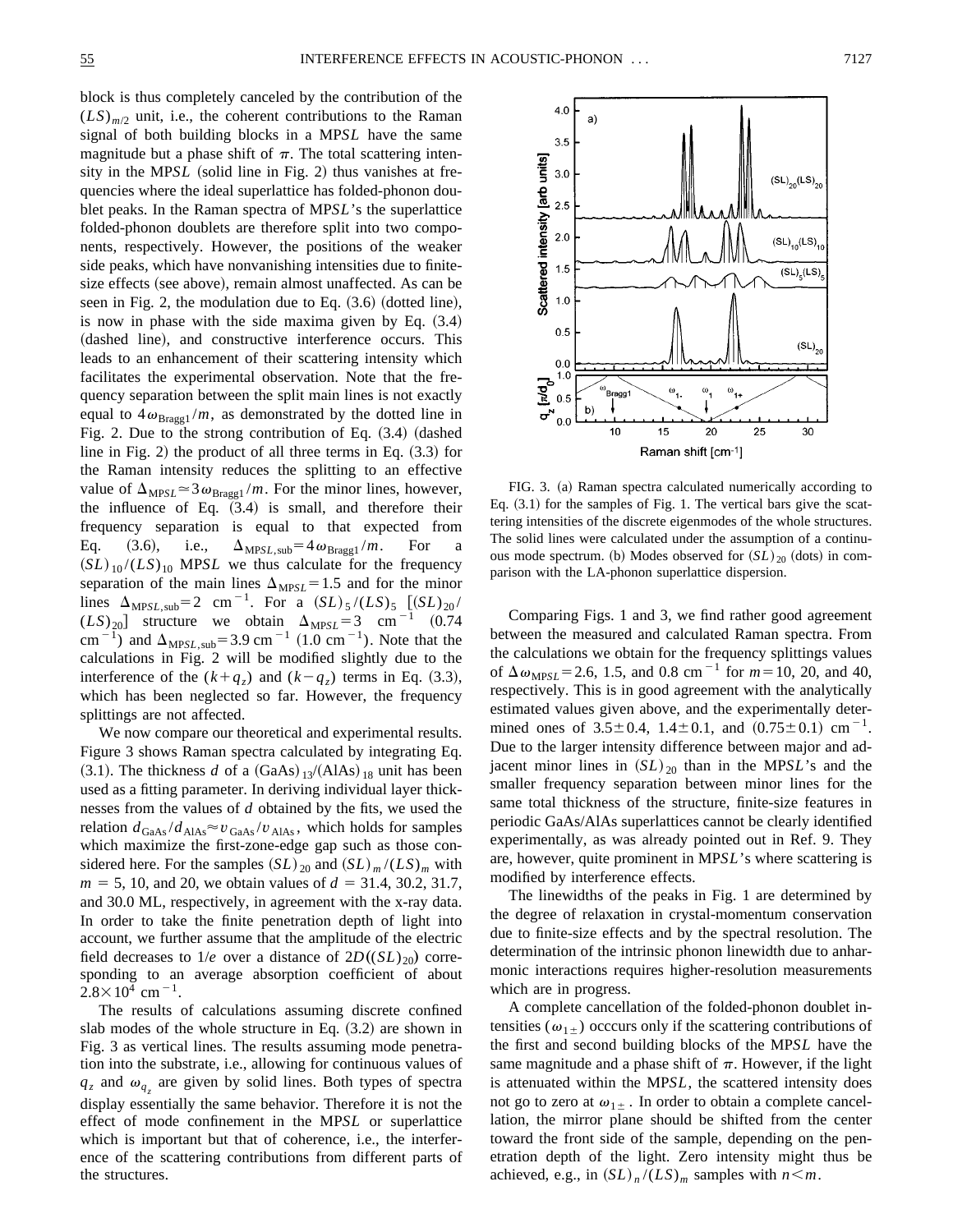

FIG. 4. Measured (solid lines) and calculated (dotted lines) Raman spectra of buffer layer MP*SL*s  $(SL)_{10}/(GaAs)_{n}/(LS)_{10}$  for different values of *n* in ML.

## **B. MP***SL***'s with a buffer layer**

The phase shift between the two MP*SL* building blocks can be modified by the introduction of a buffer layer into the center of a sample. For a  $(SL)_{m/2}/(GaAs)_{n}/(LS)_{m/2}$  system, this leads to a modification of Eq.  $(3.6)$ , which has to be replaced by

$$
C(k \pm q_z) = \pm (p_{\text{GaAs}} - p_{\text{AlAs}}) [1 - e^{i(k \pm q_z) d_{\text{cave}} i(k \pm q_z) (m/2) d}],
$$
\n(3.7)

where  $d_{\text{cav}}$  is the thickness of the  $(GaAs)$  *n* buffer layer. The effect of the buffer layer on the phase difference between the waves scattered by the  $(SL)_{m/2}$  and  $(LS)_{m/2}$  building blocks is described by the additional phase factor  $e^{i(k \pm q_z) d_{\text{cav}}}.$  For increasing buffer layer thickness the period of the oscillations in Eq.  $(3.7)$  decreases and, depending on the specific value of  $d_{\text{cav}}$ , the interference between the two superlattice blocks at the folded-phonon frequency  $\omega_{1\pm}$  can be continuously tuned from fully constructive (periodic superlattice with unsplit folded-phonon lines) to destructive (MP*SL* with split lines). Figure 4 shows measured (solid lines) and calculated Raman spectra [dashed lines, Eq.  $(3.1)$ ] of such cavity structures with GaAs buffers between  $(SL)_{10}$  and  $(LS)_{10}$ building blocks.

For the sample with  $d_{\text{cav}}=9$  ML, the reduction in the period of the term given by Eq.  $(3.7)$  causes a shift of the MP*SL* peaks at  $\omega_{1\pm} \pm \Delta_{MPSL}/2$  toward lower frequencies. The components at  $\omega_{1\pm} - \Delta_{MPSL}/2$  therefore have to be multiplied by smaller values of the envelope given by Eq.  $(3.4)$  $($ see the dashed line in Fig. 2 $)$  and their intensity decreases. For the peaks at  $\omega_{1\pm} + \Delta_{MPSL}/2$  the factor from Eq. (3.4) increases, and the Raman signal becomes stronger. This leads to the strongly asymmetric calculated doublets shown in Fig. 4, which are in good agreement with the experimental results.

For  $d_{\text{cav}} = d/2$  the  $(SL)_{m/2}/(GaAs)_{n}/(LS)_{m/2}$  structure can be approximated by a  $(SL)_{m+1}$  superlattice. At  $\omega_{1\pm}$  all GaAs quantum wells contribute constructively to the interference. This case is realized for the sample with  $d_{\text{cav}}=18$ ML in Fig. 4 which displays only unsplit folded-phonon doublets. Compared to the  $(SL)_{20}$  spectrum in Fig. 3, however, the peaks are shifted toward lower frequencies because  $d_{\text{cav}}$ exceeds the width of the other GaAs quantum wells in this sample  $(13 \text{ ML})$  by a few monolayers.

When  $d_{\text{cav}} = d$ , Eq. (3.7) is the same as Eq. (3.6) for a system with two more periods (i.e.,  $m \rightarrow m+2$ ). We therefore expect effects similar to those in MP*SL*'s without a buffer. This can be seen by comparing the spectrum for the sample with  $d_{\text{cav}}=36$  ML in Fig. 4 with the curve for  $(SL)_{10}(LS)_{10}$  in Fig. 3. The asymmetry of the split-line intensities arises from  $d_{\text{cav}}$  being slightly larger than  $d \approx 31 \text{ ML}$ in this sample.

With increasing buffer thickness the alternation between unsplit and split phonon doublets repeats itself periodically due to the extra factor in Eq.  $(3.7)$ . The spectrum for  $d_{\text{cav}}=45$  ML in Fig. 4 is rather similar to the one for  $d_{\text{cav}}=9$  ML, since the cavity lengths differ by about one period. For large cavity lengths  $(d_{\text{cav}} \ge d)$ , however, this additional modulation introduces new zeros in the Raman intensity and we expect further splittings to appear.

MP*SL*'s are systems where interference effects of different contributions to the Raman intensity can be conveniently studied. However, mirror-plane symmetry is not a prerequisite for these effects to occur. We expect similar effects for any layer sequence with artificially introduced phase shifts. As illustrated here for the case of finite-size effects in MP*SL*'s, controlling the phase in Raman processes opens ways to investigate phenomena which are otherwise hardly accessible. These effects should also be useful for the characterization of microcavity lasers where active layers are embedded in Bragg mirrors consisting of superlattices.

#### **IV. CONCLUSIONS**

We studied interference effects in the acoustic-phonon Raman spectra of MP*SL*'s which arise from phase shifts between the contributions of different layers to the scattering intensity. This allowed us to investigate finite-size effects which are otherwise hardly accessible. We demonstrated that the interferences and phase shifts can be tuned by the introduction of buffer layers in the center of the MP*SL*'s.

## **ACKNOWLEDGMENTS**

We would like to thank H-P. Schönherr for the growth of our the samples, H. Hirt and M. Siemers for technical assistance, and B. Koopmans for a critical reading of the manuscript.